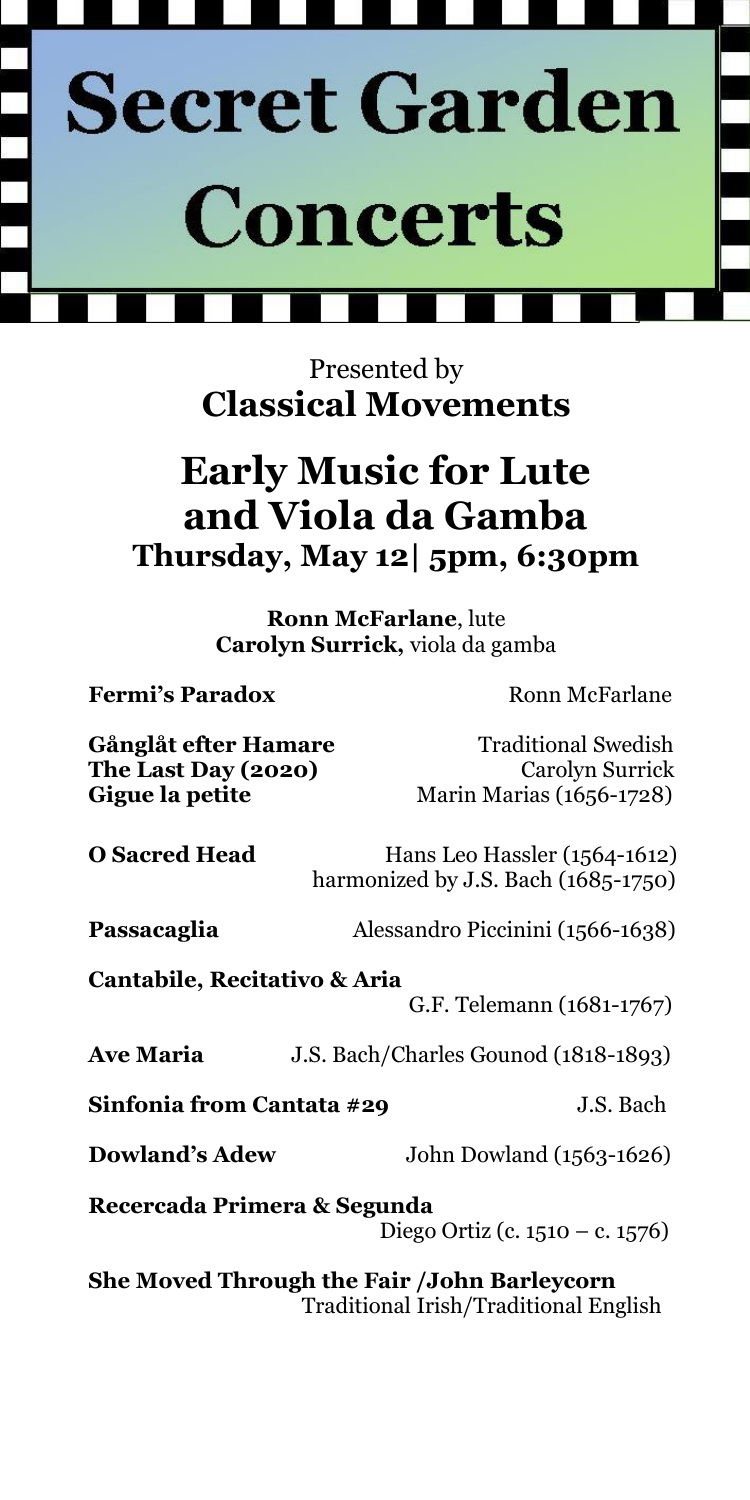

### *Don't miss the raffle!*

There will be a raffle at both concerts for special handmade wreath, donated by Mohra Gavankar. Tickets will be \$5 for 1, \$10 for 3, or \$20 for 10. *Only cash will be accepted*. Exact change and generosity would be appreciated. All proceeds from the raffle will go to Doctors Without Borders. We will sell tickets over the course of the next several concerts with a winner being drawn after

### **PERFORMERS**

### **RONN MCFARLANE**

GRAMMY-nominated lutenist **Ronn McFarlane** strives to bring the lute - the most popular instrument of the Renaissance - into today's musical mainstream and make it accessible to a wider audience.

Born in West Virginia, Ronn grew up in Maryland. At thirteen, upon hearing "Wipeout" by the Surfaris, he fell madly in love with music and taught himself to play on a "cranky sixteen-dollar steel string guitar." Ronn kept at it, playing blues and rock music on the electric guitar while studying classical guitar. He graduated with honors from Shenandoah Conservatory and continued guitar studies at Peabody Conservatory before turning his full attention and energy to the lute in 1978. The next year, Mr. McFarlane began to perform solo recitals on the lute and became a member of the Baltimore Consort. Since then, he has toured throughout the United States, Canada, and Europe with the Baltimore Consort and as a soloist.

McFarlane was a faculty member of the Peabody Conservatory from 1984 to 1995, teaching lute and lute-related subjects. In 1996, Mr. McFarlane was awarded an honorary Doctorate of Music from Shenandoah Conservatory for his achievements in bringing the lute and its music to the world. He has over 40 recordings on the Dorian/Sono Luminus label, including solo albums, lute duets, flute & lute duets, viola da gamba & lute duets, lute songs, the complete lute music of Vivaldi, a collection of Elizabethan lute music and poetry, and recordings with the Baltimore Consort.

Ronn has composed new music for the lute, building on the tradition of the lutenist/composers of past centuries. His original compositions are the focus of his solo CD, *Indigo Road*, which received a GRAMMY Award Nomination for Best Classical Crossover Album of 2009. In 2010 Ronn founded Ayreheart, an ensemble brought together to perform new compositions as well as early music. Ayreheart's first CD release, *One Morning*, consists of alloriginal music by Ronn McFarlane. Ayreheart's 2016 release, *Barley Moon*, blends folk music and art music from Renaissance and Medieval England, Scotland and Wales.

Ronn's newest solo album, *The Celtic Lute*, features his arrangements of traditional Scottish and Irish music from the 17th and 18th centuries. And his 2020 release, *Fermi's Paradox*, with Carolyn Surrick, viola da gamba, features an eclectic blend of Renaissance, Baroque, original music, hymns, and folk tunes from Ireland, Scotland, England, and Sweden.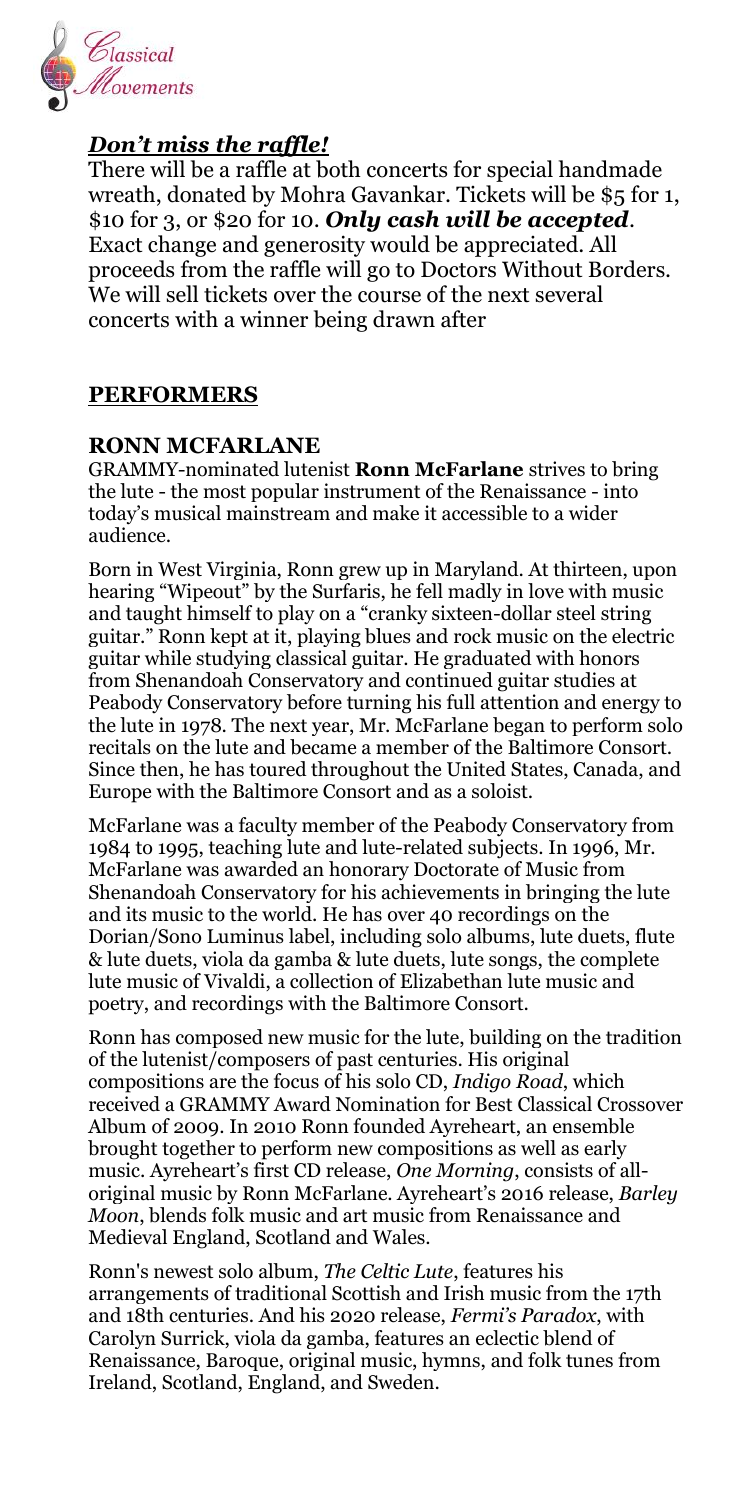

**CAROLYN SURRICK** has a B.A. in music from the University of California Santa Cruz and an M.A. in musicology from George Washington University. She founded Ensemble Galilei in 1990, and they started touring in 1995. The group has recorded fourteen CDs and has performed hundreds of concerts in 46 states, Mexico, and Canada.

Ensemble Galilei pioneered and then toured multi-disciplinary projects starting in the 1990's using pictures, prose and poetry, and music. Surrick produced five of these special projects including a partnership with The National Geographic Society for the creation of *First Person: Stories from the Edge of the World* as well as a collaboration with The Metropolitan Museum of Art to produce *First Person: Seeing America*. Ensemble Galilei's most recent tour with longtime collaborator, NPR's Neal Conan, included award-winning journalist Anne Garrels. This extraordinary look at the lives of wounded warriors, and life as a war correspondent, is based on Surrick's book, *Between War and Here*.

A collaborator at heart, when the opportunity arose to create new work with Ronn McFarlane, she leapt. Their shared musical sensibilities and the extraordinary combination of the two instruments has been a revelation, for which she is deeply grateful.

### *The Secret Garden Concerts are sponsored by*



Thank you to all our 2021-2022 sponsors of \$500 and more:

John H. Hart Foundation | George & Patti White Carolyn Fuller | Linda Bunce | Louise Meng | Chery Amyx Mitchell Hertz & Anne Carlucci | Karin and Keneth Gross Gail and Judy Melick | Leticia A. Long Raymond S Eresman and Diana E Garcia Joan A Dempsey Charitable Fund Tara Hardiman and Roger Jackson Jurgen and Susan Gobien | Suzanne Brock | Admiral James G. Foggo & Cynthia Foggo | Douglas Gill | Norma Dugger | Morris Deutsch | Elizabeth & Jan Lodal

For 29 years and even facing a total cancellation of orchestra and choir concert tours loss due to Covid-19 in 2020 and 2021, Classical Movements has pioneered impactful projects in 145 countries as the industry-leading concert tour

company for orchestras and choirs. Classical Movements has continued to lead the way with innovative projects, including these concerts in the Secret Garden, the first to bring you live concerts during the pandemic.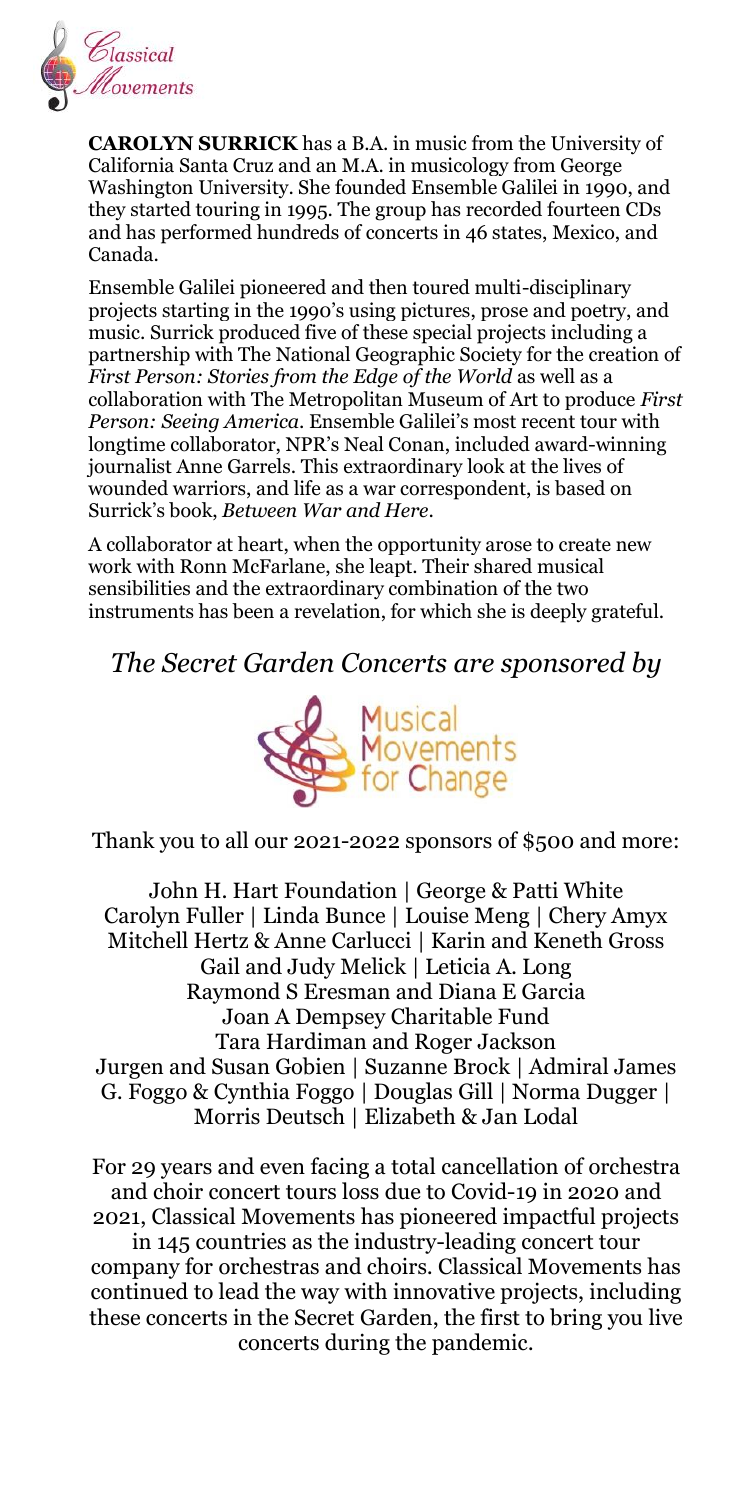

Since 2020, Classical Movements' projects have been supported by **Musical Movements for Change**, a 501(c)(3) non-profit corporation.

**[To make a donation, please click here.](https://musicalmovements.org/make-a-donation/)**

## **Coming to the Secret Garden Concerts**

**Thursday, May 19, 2022 | The Romantics in the Secret Garden: Beethoven's "Moonlight" Sonata** Vijay Venkatesh, piano

**Thursday, May 26, 2022 | The Golden Age of Gypsy Jazz** Myriam Phiro with Nuage Rhythm

**June 2, 3, 4 |** *Le nozze di Figaro* Musicians from the Prague Summer Nights Young Artists Music Program

### **Thursday, June 16, 2022 | Let Freedom Sing! Juneteenth Celebration**

With the Coalition for African Americans in the Performing Arts

### **Thursday, June 23 | Cuban: A Night in Havana**

**[Please visit our website for more information and sign up for email](http://www.classicalmovements.com/secretgardenconcerts)  [updates:](http://www.classicalmovements.com/secretgardenconcerts) [www.classicalmovements.com/secretgardenconcerts/](http://www.classicalmovements.com/secretgardenconcerts/)**

*The events on May 19 are made possible with the support of the Embassy of the Federal Republic of Germany, Washington DC*

### **About Classical Movements**

The premier concert tour company for the world's great **[orchestras](https://www.classicalmovements.com/orchestras/) and choirs**, Classical Movements creates meaningful cultural experiences through music in 145 countries. An industry leader for 29 years, Classical Movements organizes more than 50 tours every year, producing some 200 concerts every season except during the covid pandemic. Producer of two international choral festivals—Ihlombe! in South Africa and Serenade! in Washington, D.C.—and the Prague Summer Nights: Young Artists Music Festival. Winner of Americans for the Arts' BCA10: Best Businesses Partnering with the Arts Award, and many other awards, since its founding in 1992, as a truly global company, Classical Movements remains committed to facilitating cultural diplomacy across the world—promoting peace through the medium of music.

**Follow Classical Movements on Social Media:**